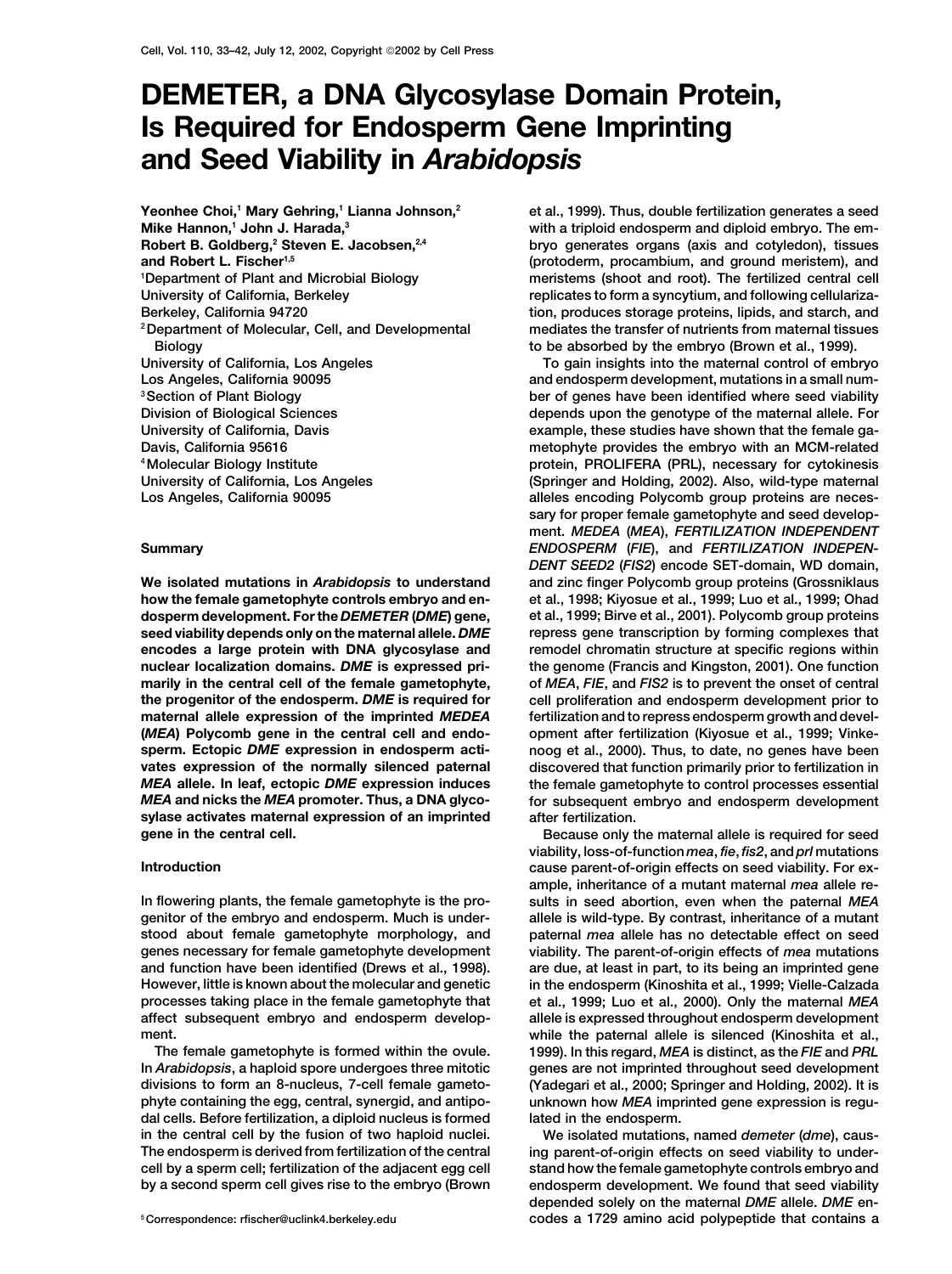

Figure 1. Effect of the *dme-1* Mutation on Embryo and Endosperm<br>
(A) Wild-type silique harvested 9 days after pollination.<br>
(A) Wild-type silique harvested 9 days after pollination.<br>
(B) Heterozygous *DME/dme-1* silique

**aborted embryo; em, embryo; en, endosperm; v, viable seed.**

was ectopically expressed in the endosperm, the expres-<br>sion of the normally silenced paternal MEA allele was<br>detected. Ectopic DME expression in the leaf activated<br>MEA expression and generated nicks in the MEA pro-<br>moter **sylase that controls maternal expression of an imprinted maternal gene in the central cell, a process that is essen-** *DME* **Prevents Sporadic Developmental tial for subsequent embryo and endosperm viability. Abnormalities**

**Whereas seeds from wild-type plants rarely abort (Fig- (98%) aborted seeds (Figure 1C). However, we occaure 1A), self-pollinated heterozygous** *DME/dme-1* **si- sionally observed developmental abnormalities in muliques (Figure 1B) have approximately equal numbers tant plants. For example, the** *Arabidopsis* **flower (Figure** of viable and nonviable seeds (552:569, 1:1,  $\chi^2 = 0.26$ , **P 0.7). Likewise,** *DME/dme-1* **plants pollinated with six pollen-bearing stamens (Figure 2D), and two ovule**wild-type pollen produced siliques with approximately bearing carpels that form the gynoecium (Figure 2G). equal numbers (148:147, 1:1,  $\chi^2$  = 0.003, P > 0.95) of **viable seeds with normal embryos (Figure 1D) and nonvi- formed individual flowers with reduced (Figure 2B) or able seeds with enlarged endosperm and aborted em- increased (Figure 2C) petal and sepal number. We obbryos (Figure 1E). All F<sub>1</sub> viable seeds from this cross served flowers with fused stamen filaments (Figure 2E), were homozygous wild-type** *DME***. Thus, inheritance of petal-like anthers (Figure 2F), two gynoecia (Figure 2H),**



**Figure 2. Developmental Abnormalities in Homozygous** *dme-1* **Mutant Plants**

**Light micrographs of homozygous** *dme-1* **and wild-type flowers and floral organs are shown. The percentage of wild-type (n 105) and** *dme-1* **(n 138) flowers with reduced number of petals and sepals was 0% and 3%; increased number of petals and sepals was 2% and 14%; stamens with fused filaments or petal-like anthers was 0% and 9%.**

**(A) Wild-type flower.**

**(B)** *dme-1* **flower with 2 sepals and 2 petals.**

**(C)** *dme-1* **flower with 7 sepals and 7 petals.**

**(D) Wild-type stamen.**

DNA glycosylase domain and a highly basic region with<br>a nuclear localization signal. DME, primarily expressed<br>in the central cell, is required for maternal allele expression<br>of MEA in the central cell and the endosperm. W

**As described below,** *dme-1* **is a weak allele, allowing Results for rare mutant maternal allele transmission and the formation of homozygous** *dme-1* **plants. Homozygous Only the Maternal** *DME* **Allele Is Necessary** *dme-1* **plants generated normal rosette leaves, an inflofor Seed Viability rescence, and produced siliques containing nearly all <sup>2</sup> 0.26, 2A) is normally composed of four sepals, four petals, By contrast, homozygous** *dme-1* **plants sporadically <sup>2</sup> 0.003, P 0.95) of**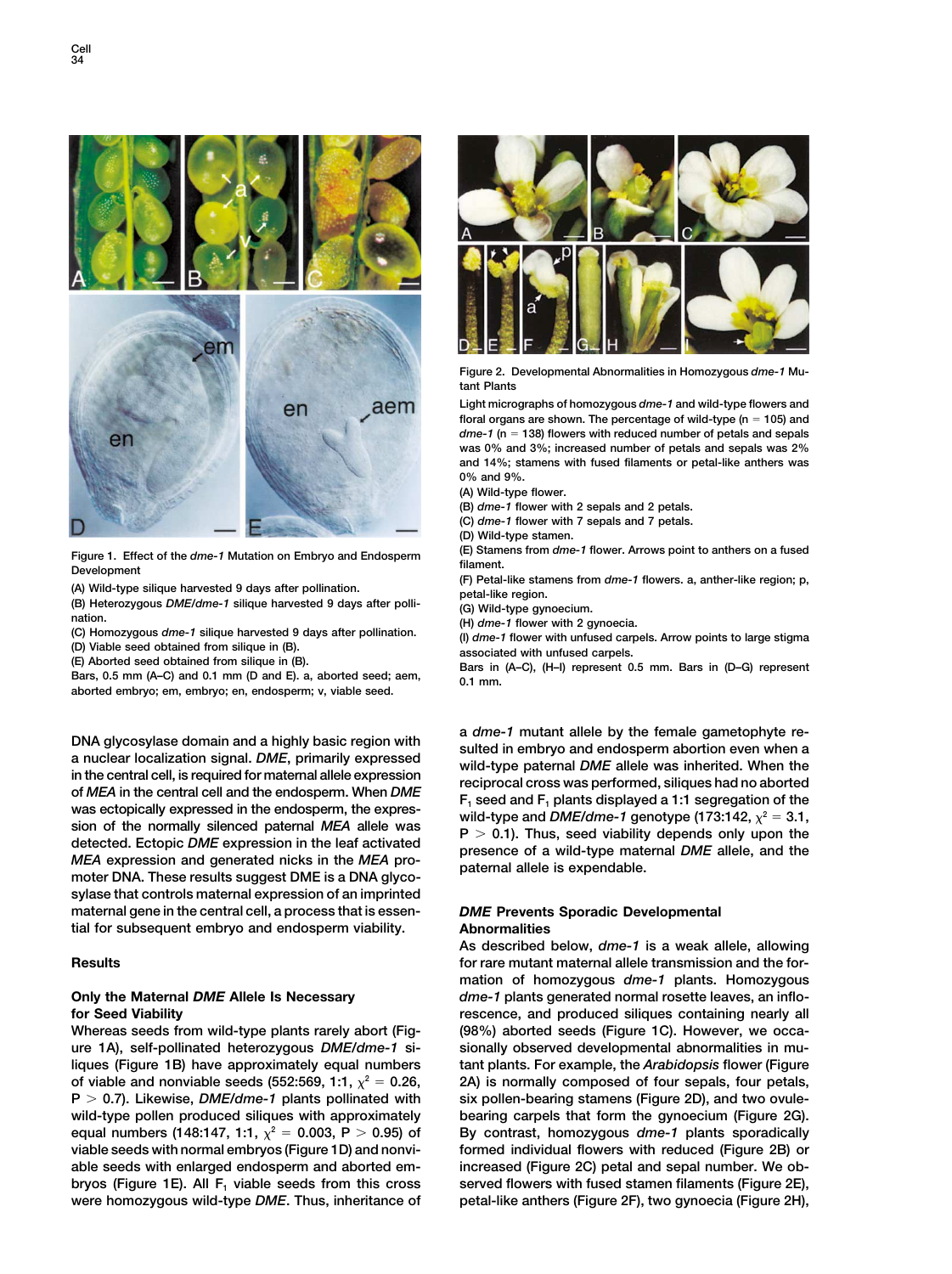

**Figure 3.** *DME* **Gene and Protein Structure**

**(A) The** *DME* **gene. Transcription begins at 1 and ends at 9083.** *dme-1* **T-DNA is associated with a 177 base pair deletion.** *dme-2* **T-DNA is associated with a 48 base pair deletion.** *dme-3* **T-DNA is associated with 12 base pairs of unknown origin. Black box, translated exon; white box, untranslated exon; line, intron.**

**(B) Conservation of DNA glycosylase domain, cysteine cluster, and lysine-rich region in** *Arabidopsis DME* **gene family and rice (***Oryza sativa***, Os). GenBank Accession numbers for** *DME***,** *DML1***,** *DML2***,** *DML3***, and** *OsDME* **are AF521596, At2g36490, At3g10010, At4g34060, and BAB16489.1. EST for** *OsDME* **is AU056357. Compared to DME, percent amino acid sequence identity was 62% over 569 DML1 residues, 55% over 554 DML2 residues, 45% over 519 DML3 residues, and 47% over 1114 OsDME residues. Predicted polypeptide size is shown on the right.**

**(C) Comparison of the DME helix-hairpinhelix domain to DNA glycosylases. MutY,** *E. coli* **monofunctional adenine glycosylase; hOGG, human 8-oxoguanine bifunctional DNA glycosylase; and EndIII,** *E. coli* **bifunctional endonuclease III. Conserved aspartic acid is indicated with an asterisk. Lysine and**

**histidine residues conserved in bifunctional glycosylases are indicated with triangles. Position of helices and hairpin determined with the Jpred (http://jura.ebi.ac.uk:8888/) program.**

**(D) Comparison of DME to DNA glycosylases with a (4Fe-4S)2 cluster. Conserved cysteines are in red boxes. (E) Comparison of DME to** *Xenopus laevis* **histone H1 (GenBank Accession number P22844).**

**Three mutant T-DNA alleles** *dme-1***,** *dme-2***, and** *dme-3* **glycosylases is distal to the helix-hairpin-helix domain were obtained (Figure 3A). Each T-DNA cosegregated and serves as the electron donor in the base excision** with the seed abortion phenotype (data not shown). To reaction. There are two classes of DNA glycosylases. **isolate the** *DME* **gene, plant DNA flanking the** *dme-2* **Bifunctional glycosylases couple base excision (DNA T-DNA was isolated and used to clone the wild-type glycosylase activity) with 3-phosphodiester bond** *DME* **gene and cDNA. We rescued the** *dme* **seed abor- breakage (DNA nicking activity). Monofunctional ention phenotype by introducing a transgene composed zymes have DNA glycosylase activity and an AP (apuriof 3.4 kb of 5-flanking** *DME* **genomic sequence ligated nic or apyrimidinic) endonuclease is responsible for to a full-length** *DME* **cDNA (see Experimental Proce- nicking the DNA (Bruner et al., 2000; Jiricny, 2002). DME dures). The** *dme-2* **and** *dme-3* **alleles are probably null is predicted to be a member of the monofunctional class alleles as their respective T-DNAs inserted into the mid- of DNA glycosylases (e.g., MutY and AlkA) where the dle portion of the** *DME* **gene. The weak** *dme-1* **allele conserved aspartic acid deprotonates a water molecule, was created by insertion of the T-DNA at the boundary which then displaces the damaged or mismatched base of the 5-untranslated region. Low-level transcription by nucleophilic attack at the anomeric center. Like all from within the** *dme-1* **T-DNA was detected (data not monofunctional DNA glycosylases, DME lacks a histi**shown) that would produce a slightly truncated (46 dine (position 1306) essential for bifunctional DNA glyco-

**that function to hold a (4Fe-4S)<sup>2+</sup> cluster in place. This** conserved domain search of NCBI databases revealed that function to hold a (4Fe-4S)<sup>2+</sup> cluster in place. This

**and improperly fused carpels (Figure 2I). Sporadic ab- a 201 amino acid domain (Figure 3B; amino acids 1167– normalities in leaf and stem morphology were also de- 1368) related to the helix-hairpin-helix superfamily of tected (data not shown). Thus, in** *Arabidopsis***, the** *DME* **base excision DNA repair proteins (Pfam score of 3e15, gene is required for stable, reproducible patterns of flo- http://www.sanger.ac.uk/Software/Pfam/). The hallmark ral and vegetative development. Preliminary efforts to of the base excision DNA glycosylase superfamily is transmit these developmental abnormalities to subse- a helix-hairpin-helix structural element followed by a quent generations have not been successful, suggesting glycine/proline-rich loop and a conserved aspartic acid that the lesions responsible for the defects are not sta- (Krokan et al., 1997; Bruner et al., 2000; Scharer and ble, or that they did not occur in cells that give rise to Jiricny, 2001) all of which are present in DME (Figure gametes in** *Arabidopsis* **(Irish and Sussex, 1992). 3C). Very highly conserved glycines (G1282 and G1284) are present within the conserved DME hairpin. A con-Cloning the** *DME* **Gene served aspartic acid (position 1304) present in all DNA amino acids) DME polypeptide. sylases (EndoIII and hOGG1) and like monofunctional MutY has asparagine at this position (Figure 3C). DME** *DME* **Encodes a DNA Glycosylase Domain Protein also has four conserved cysteine residues (Figure 3D) The** *DME* **cDNA encodes a 1,729 amino acid protein. A adjacent to the DNA glycosylase domain (Figure 3B)**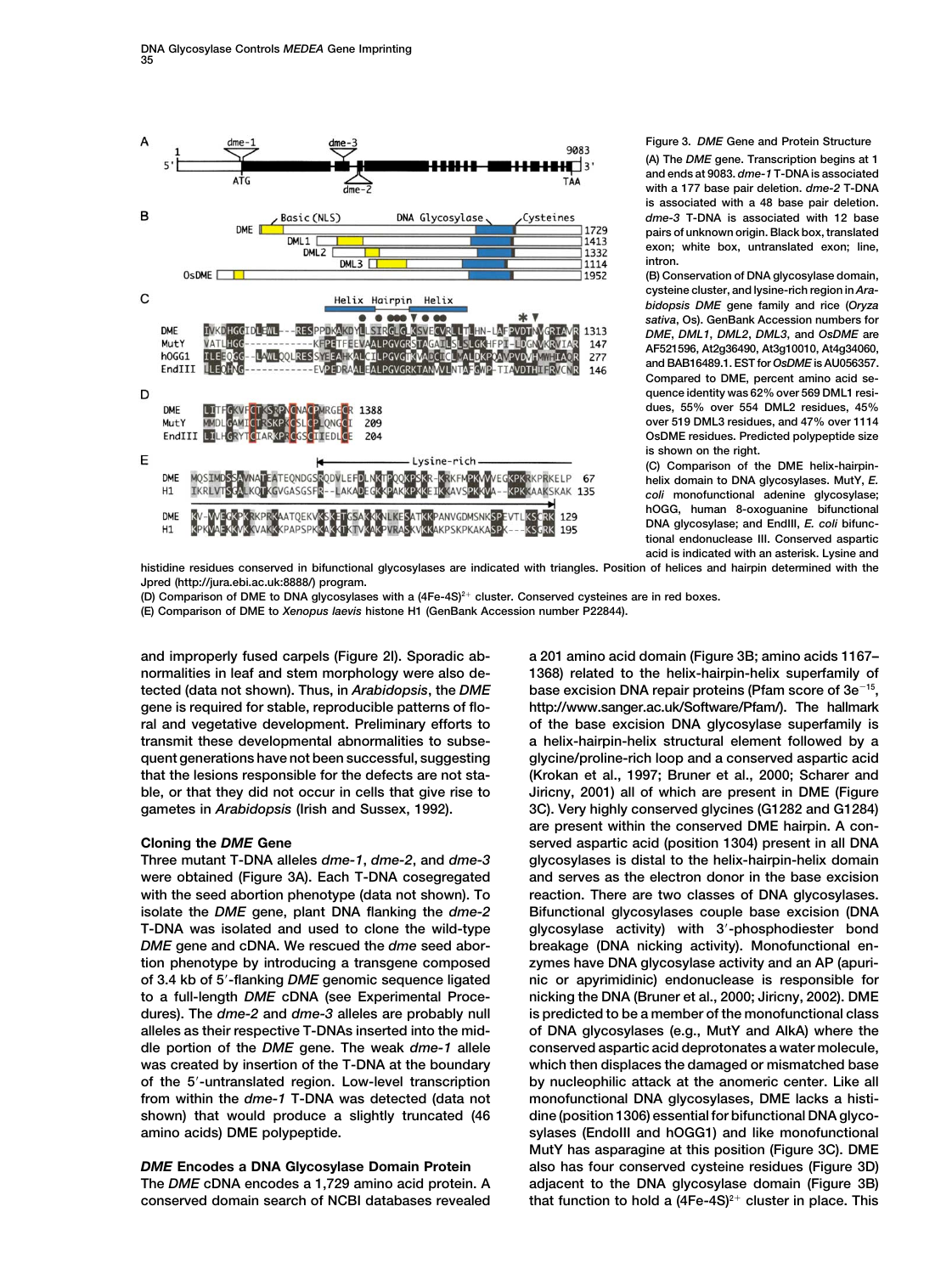**cluster, found in many DNA glycosylases, is thought to reporter gene showed a similar pattern of expression play a role in DNA binding. Thus,** *DME* **encodes each (Figure 4E). After fertilization,** *DME::GFP* **promoter activof the amino acid residues essential for DNA glycosylase ity rapidly decreased. GFP fluorescence was no longer**

**that are highly basic and are related to the carboxy- detected during subsequent endosperm or embryo determinal domain of a** *Xenopus laevis* **H1 linker histone velopment (Figures 4G and 4H). These results are con- (31% identity, Figure 3E) that binds linker DNA in chro- sistent with RT-PCR analysis of endogenous** *DME* **gene matin (Kasinsky et al., 2001). It is possible that this basic expression in prefertilization ovules and developing region of DME facilitates interactions with DNA or chro- seed (Figure 4A). These results show** *DME* **promoter matin. A bipartite nuclear localization signal is in the activity is detectable before fertilization in the female basic region (amino acids 43–78). gametophyte, primarily in cells leading to the formation**

*dopsis* **genome,** *DML1***,** *DML2***, and** *DML3***, encode a construction of reporter transgenes lack any subcellular family of related high molecular weight DNA glycosylase localization sequences (Niwa et al., 1999). Hence, localdomain proteins (Figure 3B). The structure and organiza- ization of GUS activity and GFP fluorescence to nuclei tion of the DNA glycosylase domain, the conserved cys- (Figures 4B, 4C, and 4E) is due to** *DME***-encoded nuclear teine residues, and the nuclear localization signal are localization sequences. all conserved. Moreover, a highly related gene,** *OsDME* **(Figure 3B), is expressed in rice suggesting that DME DME Regulates** *MEA* **Expression structure and function has been conserved during flow- Seed viability depends on wild-type maternal** *DME***,**

**reverse transcriptase-polymerase chain reaction (RT- the** *DME* **DNA glycosylase gene controls seed develop-PCR) procedures showed that the** *DME* **RNA is most ment in a pathway that does not include the** *MEA***,** *FIE***, abundant in immature flower buds (Figure 4A). As flow- and** *FIS2* **Polycomb group genes. Alternatively,** *DME* **ers mature,** *DME* **RNA decreases to a low level (Figure and the Polycomb group genes may be part of the same 4A). Analysis of dissected flowers revealed that** *DME* **pathway. For example,** *DME* **may be necessary for ex-RNA was abundant in the ovule-bearing carpels and not pression or activity of** *MEA***,** *FIE***, or** *FIS2***. To understand detectable in pollen-bearing stamens (Figure 4A).** *DME* **the relationship between the** *DME* **DNA glycosylase RNA was detected in developing (stage 12) and mature gene and the** *MEA***,** *FIE***, and** *FIS2* **Polycomb group (stage 14) ovules (Figure 4A). However, after fertilization, genes, we measured their respective RNA levels in wildthe level of** *DME* **RNA dramatically decreased in devel- type and mutant genetic backgrounds.** *MEA, FIE***, and oping seeds (Figure 4A). These results show that high** *FIS2* **RNAs accumulated in developing and mature wildlevel** *DME* **expression is specifically associated with ma- type flowers.** *MEA* **RNA was not detected in homozyternal reproductive structures prior to fertilization. gous** *dme-1* **flowers, whereas** *FIE* **and** *FIS2* **RNA accu-**

*Arabidopsis* **plants with two chimeric genes, each with mutation (Figure 5A), suggesting that** *DME* **is required 2.3 kb of 5-flanking** *DME* **sequences, 1.9 kb of se- for floral** *MEA* **expression. Moreover, homozygous** *mea* **quences encoding 148 amino acids of** *DME* **spanning plants accumulate normal levels of floral** *DME* **RNA (Figthe putative nuclear localization signal, ligated to the ure 5B), demonstrating that** *MEA* **is not required for** *-glucuronidase (DME::GUS)* **reporter gene (Jefferson** *DME* **expression. Thus,** *DME* **is necessary for** *MEA* **gene et al., 1987) or to the** *GREEN FLUORESCENT PROTEIN* **expression prior to fertilization. (***DME::GFP***) reporter gene (Niwa et al., 1999). Multiple To understand the spatial and temporal control of independently isolated lines displayed the same pattern** *MEA* **gene expression by** *DME* **during ovule and seed of reporter gene expression. As shown in Figure 4B, development, we observed the effect of the** *dme-1* **mu-GUS staining was detected in the two unfused polar tation on transcription of a** *MEA::GFP* **transgene. A sinnuclei in the central cell, which will form the diploid gle locus of the** *MEA::GFP* **transgene consisting of apnucleus of the central cell, as well as in the synergid proximately 4.2 kb of** *MEA* **5-flanking sequences ligated cells. The polar nuclei and the synergid cells derive from to the** *GFP* **reporter gene was introduced into wild-type the third of the haploid mitoses that generate the female** *DME/DME* **plants. Approximately one-half of prefertilizagametophyte and are thus closely related in time and tion ovules from transgenic plants hemizygous for the space. Later in the development of the mature unfertil-** *MEA::GFP* **transgene displayed strong fluorescence in** ized female gametophyte, when the polar nuclei had the central cell nucleus and cytoplasm prior to fertiliza**fused to form the central cell nucleus, GUS staining was tion (data not shown), consistent with Mendelian inheriprimarily detected in the central cell (Figure 4C). No GUS tance of the** *MEA::GFP* **transgene by one-half of the staining was detected in developing (data not shown) female gametophytes. In a plant hemizygous for the or in mature anthers and pollen grains (Figure 4D). Thus,** *MEA::GFP* **transgene and heterozygous** *DME /dme-1***,** *DME* **promoter activity is associated with female ga- one-fourth of the prefertilization female gametophytes metophyte development, consistent with the expression are predicted to inherit both the wild-type** *DME* **allele of the endogenous** *DME* **gene (Figure 4A). The** *DME::GFP* **and the** *MEA::GFP* **transgene, whereas one-fourth will**

**activity. detected prior to the first division of the primary endo-***DME* **also encodes an amino-terminal 129 amino acids sperm nucleus (Figure 4F). Nor was GFP fluorescence Three additional** *DME-like* **(***DML***) genes in the** *Arabi-* **of the central cell. Finally, the GFP and GUS used in the**

**ering plant evolution.** *MEA***,** *FIE***, and** *FIS2* **alleles that are expressed in the female gametophyte. However,** *DME* **is distinct in two Pattern of** *DME* **RNA Accumulation ways; only** *DME* **encodes a DNA glycosylase domain and Promoter Activity protein, and only** *DME* **is not expressed after fertilization Measurement of** *DME* **RNA levels by semiquantitative in the embryo and endosperm. One possibility is that To visualize** *DME* **gene expression, we transformed mulation was not significantly affected by the** *dme-1*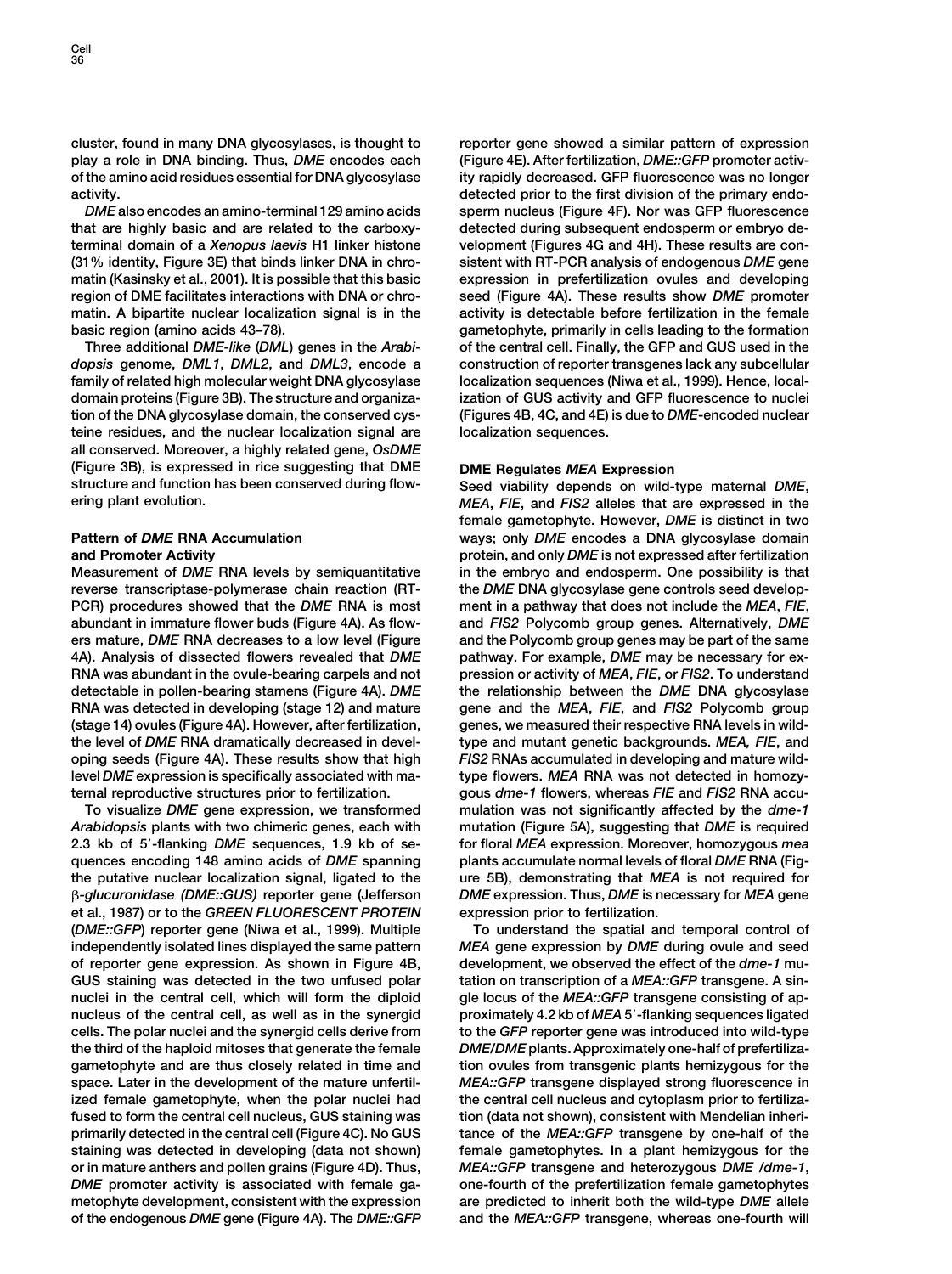

### **Figure 4. Regulation of** *DME* **RNA Accumulation and Promoter Activity**

**(A) Expression of** *DME* **in wild-type flowers, floral organs, ovules, and seeds. Carpels and stamens were dissected from stage 12 flowers. Ovules were isolated from stage 12 and 14 flowers. Seeds were isolated with embryos at the indicated stages. Upper lane designations refer to tissues used for total RNA isolation. Floral stages are as described (Bowman, 1994). Left-hand side designations refer to the gene specific primers used to amplify RNA by RT-PCR. (B)–(D) are light micrographs of ovules and stamens from transformed plants homozygous for a** *DME::GUS* **transgene. (E)–(H) are fluorescence micrographs of transformed plants homozygous for a** *DME::GFP* **transgene. GFP and chlorophyll florescence was converted to green and red, respectively. ccn, central cell nucleus; en, endosperm; em, embryo; p, pollen; pn, polar nucleus; sn, synergid cell nucleus. (B) Unfertilized ovule prior to fusion of polar nuclei. Bar represents 0.01 mm. (C) Mature unfertilized ovule after fusion of polar nuclei. Bar represents 0.01 mm. (D) Mature stamen showing anther and pollen. Bar represents 0.005 mm. (E) Mature unfertilized ovule after fusion of polar nuclei. Bar represents 0.01 mm. (F) Seed 8 hr after pollination with wild-type pollen. Bar represents 0.01 mm. (G) Seed 90 hr after pollination with wild-type pollen. Bar represents 0.3 mm. (H) Seed at the walking stick stage of embryo development. Bar represents 0.6 mm.**

**inherit the mutant** *dme-1* **allele along with the** *MEA::GFP* **opment. Flowers hemizygous for the** *MEA::GFP* **transthe prefertilization ovules displayed GFP fluorescence with wild-type nontransgenic pollen. We observed ap**in their central cells (153:396, fluorescent:dark, 1:3,  $\chi^2$  = 2.4,  $P > 0.15$ ), suggesting that female gametophytes less central cell, 1:3,  $x^2 = 1.2$ , P  $> 0.37$ ). Thus, a wild-

*MEA::GFP* **transgene to see if expression of** *DME* **in the development. central cell of the female gametophyte prior to fertili- To determine if** *DME* **is sufficient for** *MEA***gene expreszation was necessary for postfertilization maternal sion, we generated** *CaMV::DME* **transgenic plants where** *MEA::GFP* **allele transcription during endosperm devel- transcription of** *DME* **is under the control of the cauli-**

**transgene. We found that approximately one-fourth of gene and heterozygous** *DME/dme-1* **were pollinated proximately one-fourth seeds with GFP fluorescence <sup>2</sup> (123:332, fluorescent:dark, 1:3,**  $\chi^2$  = 0.95, P > 0.4) in **inheriting the** *dme-1* **mutant allele did not express the endosperm cells at 24 hr (Figure 5D) and 90 hr (Figures** *MEA::GFP* transgene (Figure 5C). Similar results were 5E and 5F) after pollination. This result suggests that **obtained in an independently isolated transgenic line female gametophytes that inherited the** *dme-1* **mutant where the same** *MEA* **5-flanking sequences were li- allele did not express the** *MEA::GFP* **transgene in the gated to a** *GUS* **reporter (81:279, blue central cell:color- endosperm after fertilization. Thus, the maternal wild-<sup>2</sup> 1.2, P 0.37). Thus, a wild- type** *DME* **allele, expressed prior to fertilization in the type** *DME* **allele is necessary for transcription of the female gametophyte, is necessary for transcription of** *MEA::GFP* **and** *MEA::GUS* **transgenes in the central cell the maternal** *MEA::GFP* **transgene after fertilization durof the female gametophyte prior to fertilization. ing endosperm development. These results are consis-Normally, the maternal** *MEA* **allele is expressed after tent with the model that** *DME* **controls maternal** *MEA* **fertilization in the endosperm (Kinoshita et al., 1999) allele expression in the endosperm, and that the parentat a time when** *DME* **is not expressed (Figure 4). We of-origin effects of** *dme* **mutations on seed viability are determined the effect of the maternal mutant** *dme-1* **due, at least in part, to a failure to express the maternal allele on postfertilization expression of the maternal** *MEA* **allele during female gametophyte and early seed**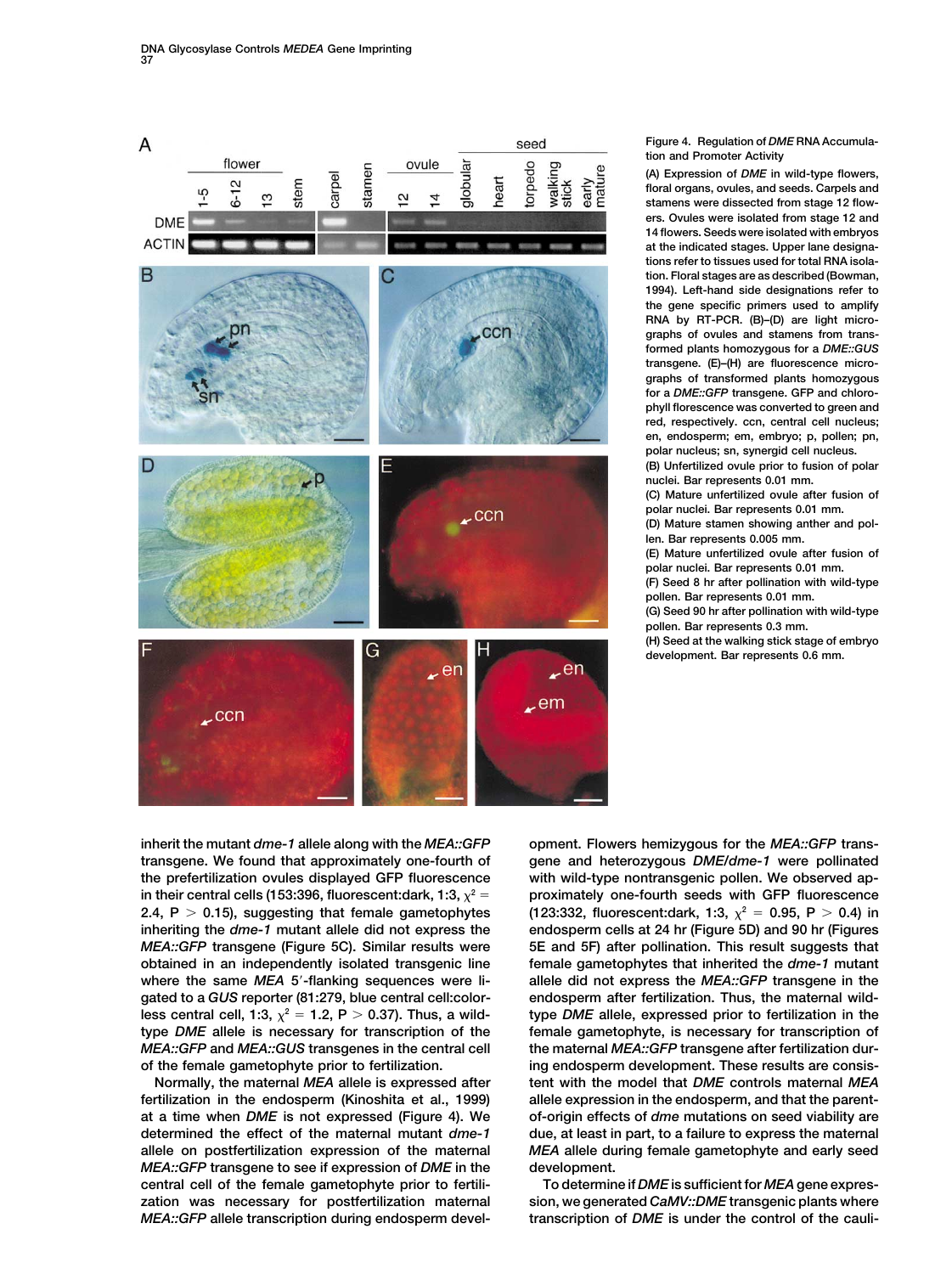







**1-12) and open flowers (stage 13). Floral stages are as described lumbia** *gl* **ecotype) plants and** *CaMV::DME* **transgenic (Bowman, 1994). Left-hand side designations refer to the gene spe- (Columbia** *gl* **ecotype) plants (Figure 6B). We isolated**

**(B)** *DME* **RNA accumulation is the same in wild-type and** *mea-3* **flower buds. For (C)–(F), fluorescence micrographs were taken from** *DME / dme-1* **plants hemizygous for a** *MEA::GFP* **transgene. GFP and chlorophyll fluorescence was converted to green and red, re- (D) Seeds 24 hr after pollination with wild-type pollen. Arrows point to spectively. endosperm nuclear-cytoplasmic domains. Bar represents 0.08 mm.**

**cell nuclei. Bar represents 0.04 mm. represents 0.2 mm.**



**Figure 6. Ectopic** *DME* **Expression Activates** *MEA* **Gene Transcription**

**CaMV::DME-1, CaMV::DME-2, and CaMV::DME-3 represent three independently isolated transgenic lines. WT, wild-type; leaf, cauline leaf.**

**(A)** *DME* **is sufficient for** *MEA* **expression in the leaf.**

**(B) A** *CaMV::DME* **transgene activates paternal** *MEA* **allele gene expression in the endosperm. Endosperm and embryos were dissected from F1 seeds obtained 7 days after wild-type (Columbia** *gl* **ecotype) plants or** *CaMV::DME* **(Columbia** *gl* **ecotype) were pollinated with RLD ecotype pollen. Control biallelic expression of the** *VACUOLAR PROCESSING ENZYME* **(***VPE***) gene is shown. For the actin control, no attempt was made to distinguish between maternal and paternal alleles.**

**flower mosaic virus (***CaMV***) promoter (Rogers et al., 1987). Whereas** *DME* **and** *MEA* **gene expression were not detectable in wild-type leaf, both** *DME* **and** *MEA* **RNAs were present in leaves from independently isolated** *CaMV::DME* **transgenic lines (Figure 6A). Thus,** *DME* **is sufficient to activate** *MEA* **gene expression in the leaf.**

**The mechanism for paternal** *MEA***allele silencing in the endosperm is not known. It is possible that restriction of** *DME* **expression to the female gametophyte prevents Figure 5.** *DME* **Controls** *MEA* **RNA Accumulation and Promoter Ac- activation of paternal** *MEA* **allele transcription in the tivity endosperm. To test this hypothesis, we used wild-type For (A) and (B), RNA was isolated from developing floral buds (stage pollen (RLD ecotype) to pollinate control wild-type (Co-**The primers used to amplify RNA by R1-PCR. Lower lane designa-<br>tions specify the genotype; WT, wild-type; dme, homozygous third<br>generation *dme-1*; mea, homozygous *mea-3*.<br>(A) MEA RNA does not accumulate in *dme-1* flowe

**(C) Unfertilized ovules from stage 12 flowers. Arrows point to central (E and F) Seeds 90 hr after pollination with wild-type pollen. Bar**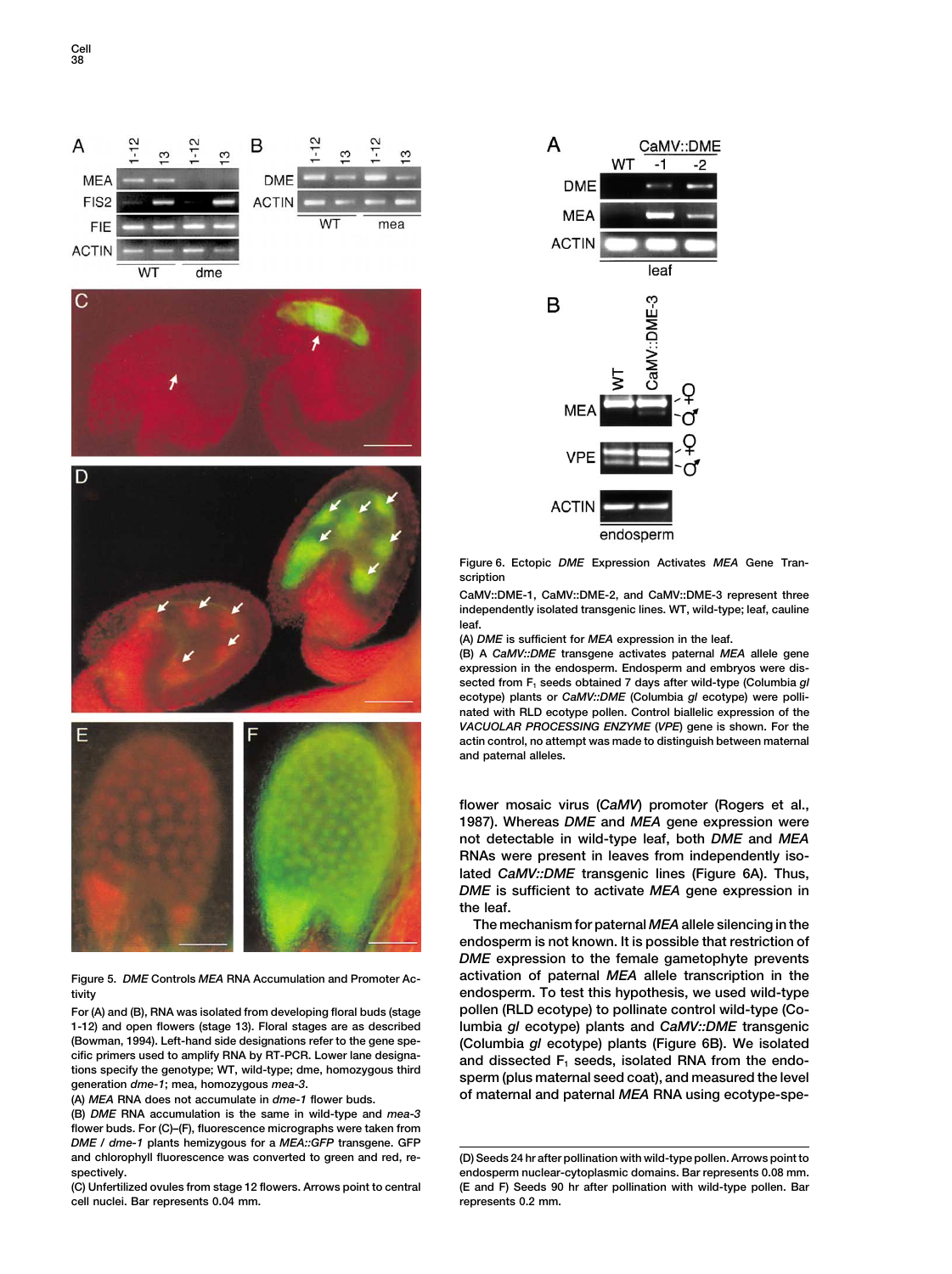**cific restriction endonuclease polymorphisms (Kinoshita et al., 1999). Whereas only the maternal** *MEA* **allele was detected in control wild-type endosperm, both maternal and paternal** *MEA* **expression was detected in the** *CaMV::DME* **endosperm (Figure 6B). The paternal** *MEA* **allele in** *CaMV::DME* **endosperm was expressed at a lower level compared to the paternal allele of a control nonimprinted gene (Figure 6B). The lower expression may reflect inefficient endosperm expression of the** *CaMV::DME* **transgene. Or, additional mechanisms may control** *MEA* **expression in the endosperm. However, these results are consistent with the hypothesis that the restricted pattern of** *DME* **gene expression is responsible, at least in part, for the silencing of the paternal** *MEA* **allele in wild-type endosperm.**

## *DME* **Expression Results in Nicks in the** *MEA* **Promoter**

**The amino acid sequence of DME (Figure 3C) suggests it is a monofunctional DNA glycosylase that generates an abasic site by carrying out a base excision reaction. The next step in DNA repair is single-stranded DNA cleavage (nicking) 5 to the abasic site by an AP endonuclease (Bruner et al., 2000; Jiricny, 2002). If DME acts directly on** *MEA::GFP* **to regulate its expression (Figure 5), the abasic residues should generate sites for AP endonuclease nicking in the 4.2 kb** *MEA* **promoter region. To test this hypothesis, we devised a sensitive PCR-based procedure to localize nicks produced in vivo. As shown in Figure 7A, to identify nicks on the sense-strand of the** *MEA* **promoter, a** *MEA***-specific primer (MEA sense-R1) was used to initiate first-strand DNA synthesis. Nicks would cause termination of synthesis at specific sites; if there were no nicks, termination would occur randomly. DNA from the first-strand synthesis reaction was then purified and tailed with terminal deoxynucleotidyl transferase and dCTP. A linker with G residues at its 3 end (linkerGGG) and a second nested** *MEA***-specific primer (MEA sense-R2) were used to amplify DNAs by PCR. DNA products from the first PCR amplification were diluted 100-fold into multiple Figure 7. Ectopic** *DME* **Expression Generates Nicks in the** *MEA* **Proaliquots, and the linker and a third nested MEA-specific moter primer (MEA sense-R3) were used for a second PCR (A) PCR-based strategy for detecting nicks in the sense-strand of amplification. PCR products were then analyzed by aga- the** *MEA* **promoter.**

It is not possible to isolate DNA and determine the<br>partier of nicks in the MEA promoter in wild-type and<br>drawwild-type (WT) and CaMV::DME-1, CaMV::DME-2, CaMV::DME-4,<br>and CaMV::DME-1, CaMV::DME-2, CaMV::DME-4,<br>drawing en **within the female gametophyte and ovule. Because ec-** *CaMV::DME* **templates are shown as described in the text. topic expression of a** *CaMV::DME* **transgene induces (C) Comparison of PCR products from the sense-strand of the** *MEA***,** *MFA* **expression in leaves (Figure 6A) we compared FIE, AG, and AP1 5'-flanking regions using wild-typ** *MEA* expression in leaves (Figure 6A), we compared *FIE*, AG, and AP1 5'-flanking the nattern of picks in the *MEA* promoter isolated from CaMV::DME-5 DNA templates. fine pattern of nicks in the *MEA* promoter isolated from **readily accessible wild-type and** *CaMV::DME* **leaves to Specific DNA bands were detected when template DNAs concentration (Cavrois et al., 1995; Taberlet et al., 1996). fact that different size bands were synthesized in multi- during the first-strand synthesis reaction the DNA polyple PCR reactions indicates there is a stochastic ele- merase terminated randomly. The same result was obment to PCR sampling of the** *CaMV::DME***-induced tained when the entire procedure (i.e., first-strand syn-**



**rose gel electrophoresis. (B) PCR products from the sense-strand of the** *MEA* **promoter. PCR**

**test the hypothesis that DME directly regulates** *MEA***. sites in the** *MEA* **promoter were present in very low were isolated from** *CaMV::DME* **leaves (Figure 7B). Rep- By contrast, no discrete DNA bands were detected when etition of PCR reactions produced different size DNA wild-type template DNA was isolated from leaves which bands and DNA sequence analysis verified that these** do not express *MEA* (Figure 7B). The diverse range of **DNA bands were derived from the** *MEA* **promoter. The high molecular weight PCR products suggested that nicks, suggesting the molecules with nicks at different thesis, two PCR amplifications) was repeated three**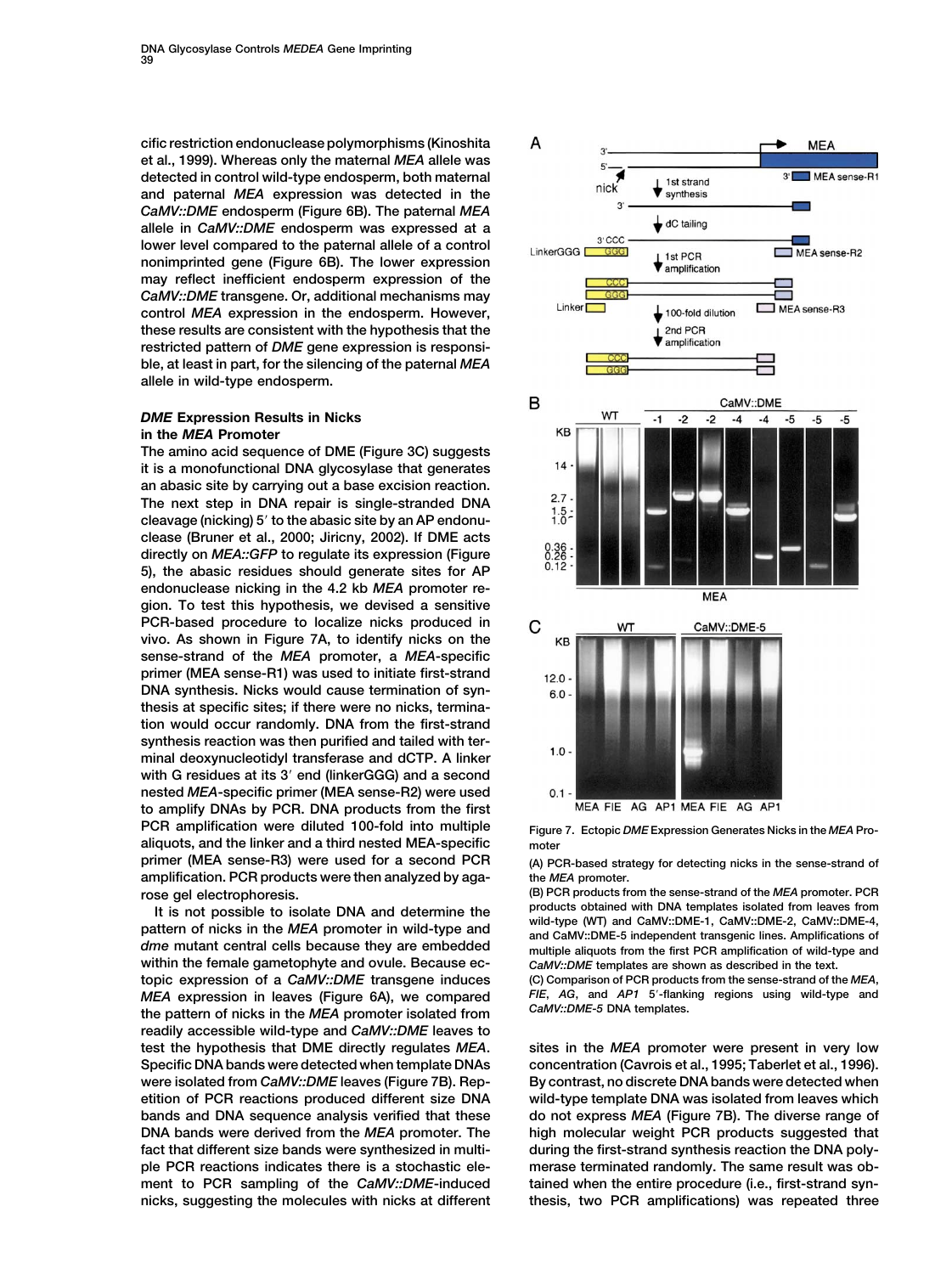**times with wild-type DNA template with multiple aliquots sperm after fertilization. The paternal allele is not marked used for the second PCR amplification (data not shown). and therefore not expressed during endosperm devel-In control PCR reactions using** *MEA* **sense-R3 and a opment. primer located in the** *MEA* **promoter, PCR products were obtained with equal efficiency with wild-type and A Role for DNA Glycosylases in Controlling Gene** *CaMV::DME-1* **DNA templates (data not shown). Finally, Imprinting and Seed Viability** specific PCR products were not detected from the **DNA glycosylases represent a diverse array of small**<br>sense-strand of wild-type or *CaMV::DME* template DNA (200–300 amino acids), monomeric, structurally related within the 5'-flanking regions of the control *FIE* gene<br>
2001, and the floral homeotic (Meyerowitz and Clark, 1994) ion (Krokan et al., 1997: Scharer and Jiricny, 2001) **and the floral homeotic (Meyerowitz and Clark, 1994) tion (Krokan et al., 1997; Scharer and Jiricny, 2001).** *AGAMOUS* **(***AG***) or** *APETALA1* **(***AP1***) genes (Figure 7C). These proteins excise mismatched or altered bases Thus, nicking, a property of base excision DNA repair, (e.g., oxidized, deaminated, alkylated, and methylated) was detected in the sense-strand of** *CaMV::DME* **lines by cleaving the N-glycosidic bond between the base**

**to understand how the female gametophyte influences Single-strand cleavage 5 to the abasic site by an AP embryo and endosperm development. We demon- endonuclease generates a 3-hydroxyl used by a spestrated that seed viability depends solely on the mater- cialized DNA repair polymerase that inserts a single nunal allele and found that DME is a large protein with cleotide and removes the abasic sugar-phosphate (Ji-DNA glycosylase and nuclear localization domains. ricny, 2002). A DNA ligase seals the nick to complete Transcribed primarily in the central cell,** *DME* **is neces- the repair process. It has been proposed that highly sary for activation of imprinted** *MEA* **expression in the mutagenic oxidized, deaminated, or alkylated bases are** *DME* **results in expression of the normally silenced pa- cancer and aging in mammals. However, mice with muternal** *MEA* **allele. When** *DME* **was expressed in the leaf, tations in DNA glycosylase genes do not display overt we observed** *MEA* **expression and in vivo nicking of the developmental abnormalities (Scharer and Jiricny,** *MEA* **promoter. We conclude from these results that 2001). Thus, the role of DNA glycosylases in the control DME is a DNA glycosylase that mediates imprinting in of development or tumor suppression is unknown. the central cell and that this process is required for seed The** *Arabidopsis* **genome encodes multiple small heviability. lix-hairpin-helix DNA glycosylases, some of which have**

**Our analysis of DME suggests a mechanism for the DME-predicted polypeptide is much larger than typical regulation of imprinted (maternally expressed, pater- DNA glycosylases that function in DNA repair (Figure 3). nally silenced) genes in the endosperm. The reason that Moreover, it has a highly basic region related to histone the maternal** *MEA* **allele, and not the paternal** *MEA* **allele, H1 (Figure 3). This basic region might enhance the ability is expressed in the endosperm is because only the ma- of DME to interact with DNA or with other chromatin ternal** *MEA* **allele is accessible to DME in the central proteins. These unique molecular properties, coupled cell of the female gametophyte before fertilization. This with the phenotypes of mutant** *dme* **plants (Figures 1 model is based in part upon the highly restricted pattern and 2), and its role in regulating** *MEA* **gene expression of** *DME* **expression.** *DME* **is primarily expressed in the (Figure 5), suggest that any base excision activity of central cell of the female gametophyte, and its transcrip- DME is probably not involved solely with DNA repair. tion is turned off soon after fertilization (Figure 4).** *DME* **How might DME work to regulate the expression of RNA and promoter activity was not detected in the male** *MEA***? One possibility is that DME modifies chromatin gametophyte-producing stamens (Figure 4). Thus, only structure by excising 5-methylcytosine. Genomic imthe maternal** *MEA* **allele and not the paternal** *MEA* **allele, printing in mammals reflects modifications in DNA methis exposed to DME activity. The model is also based on ylation (Reik and Walter, 2001) and the sporadic develexperiments showing** *DME* **regulates** *MEA* **gene expres- opmental abnormalities observed in** *dme* **homozygous sion.** *MEA* **RNA and promoter activity was not detected mutant plants (Figure 2) are reminiscent of genome in** *dme* **mutants (Figure 5), whereas ectopic** *DME* **expres- methylation defective mutants in** *Arabidopsis* **(Kakutani sion in the leaf and endosperm activated** *MEA* **and pater- et al., 1996). Other related DNA glycosylases have been nal** *MEA* **allele expression, respectively (Figure 6). Fi- shown to excise 5-methylcytosine from the genome nally, we found that ectopic expression of** *DME* **in leaf (Jost et al., 2001). However, using bisulfite sequencing caused single-stranded breaks in the** *MEA* **promoter methods we have been unable to detect 5-methylcytowithin 2 kb of the start of** *MEA* **gene transcription (Figure sine residues in a 2 kb region sufficient for regulation 7). We propose that DME might mark the maternal** *MEA* **of** *MEA* **gene expression by DME in seed or leaf from allele in the female gametophyte, allowing sustained wild-type or mutant** *dme* **genetic backgrounds (see Exmaternal** *MEA* **allele expression to occur in the endo- perimental Procedures for details).**

**sense-strand of wild-type or** *CaMV::DME* **template DNA (200–300 amino acids), monomeric, structurally related** and the sugar-phosphate backbone of the DNA. DNA **the start of** *MEA* **transcription. glycosylases represented by DME,** *E. coli* **MutY and endonuclease III, human 8-oxoguanine DNA glycosylase Discussion and MBD4 have a conserved helix-hairpin-helix domain. Excision by monofunctional DNA glycosylases results We isolated mutations in the** *Arabidopsis DME* **gene in an abasic site that is mutagenic and must be removed. central cell and the endosperm. Ectopic expression of associated with pathophysiologic processes such as**

**been shown to function in DNA repair (Garcia-Ortiz et A Model for the Control of** *MEA* **Gene Imprinting al., 2001). However, the DME protein is unique from in the Endosperm other DNA glycosylases in several regards. First, the**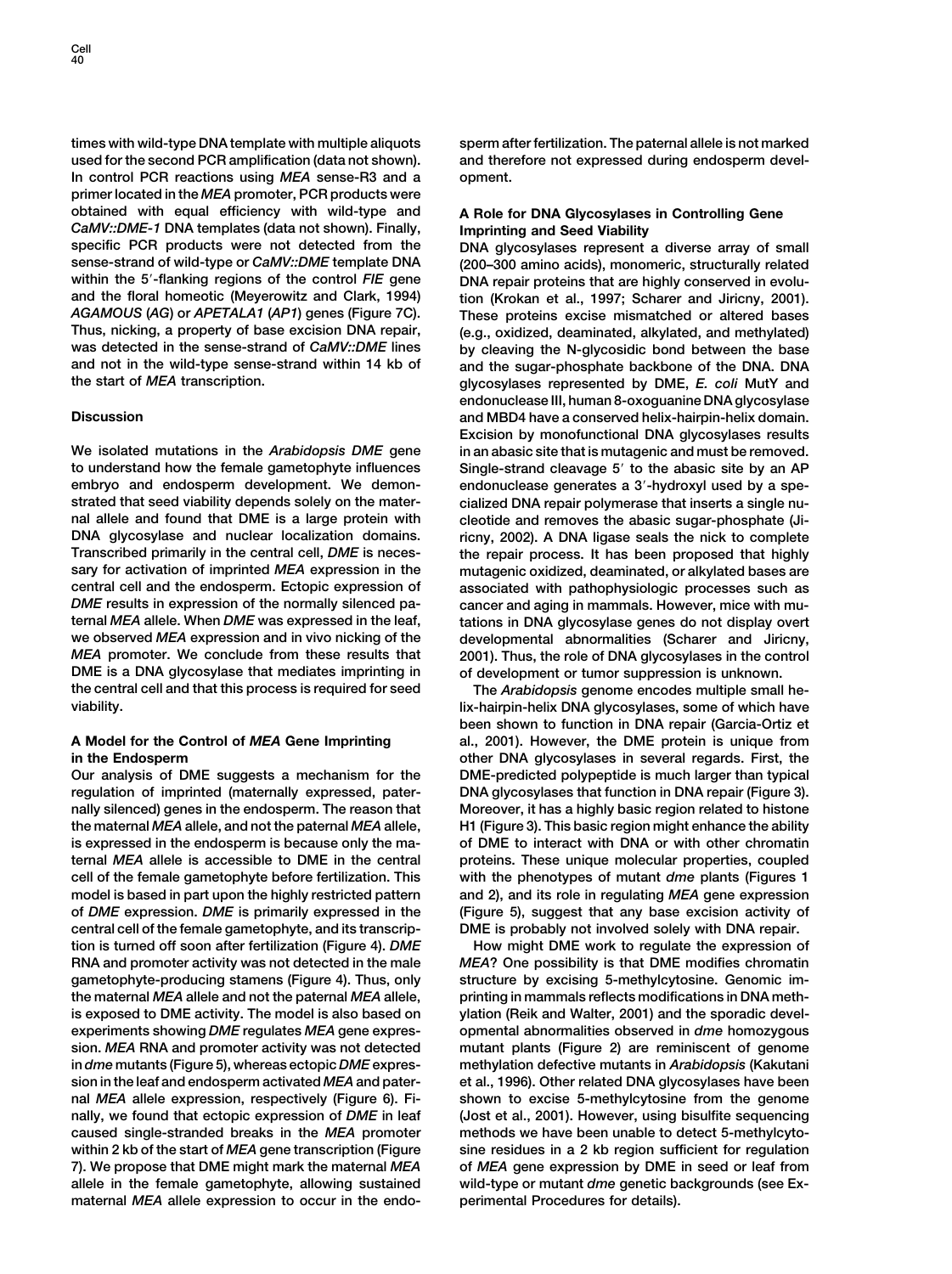sylase (Figure 3). Following base excision, the DNA is<br>nicked 5' to the abasic site by an AP endonuclease.<br>Consistent with this prediction, we observed nicks on the full-length DME cDNA (1-6871). To complement the dme<br>to t the sense-strand of the *MEA* promoter in multiple inde-<br>
single locus transgenic T<sub>1</sub> plant was crossed with *DME/dme-1* pollen **pendently isolated CaMV::DME** transgenic lines (Figure generating F<sub>1</sub> progeny hemizygous for the transgene and *DME/* **7). The nicked DNA molecules may be very rare because** *dme-1***. In self-pollinated F1 plants, a 3:1 ratio of viable to aborted 2 0.86 0.86 0.86 0.86 0.85** *0.86* **<b>***0.86 0.86* **<b>***D.86 0.86* **<b>***D.86* **<b>***P.96 0.96 0.96 0.96* **<b>***0.96 0.96 0.96* **<b>***0.96 0.96 0.99* **<b>***0.99 0.99 0.* CaMV::DME leaves may be transcribed at any given<br>time. Also, it is possible that the DME-induced nicks are<br>quickly repaired, thereby lowering their concentration.<br>These results strongly support the hypothesis that DME<br>Thes

**some sliding, as has been demonstrated for nicks in** primer pairs spanned intron sequences so that amplification of RNA<br>**linker DNA** in vitro (Langst and Becker 2001) The H1<sup>could</sup> be distinguished from amplification of a linker DNA in vitro (Langst and Becker, 2001). The H1 linker histone-related region that is located at the amino<br>terminus of DME might facilitate this process. Nucleo-<br>some sliding may allow transcription factors to activate<br>MEA gene transcription by RNA polymerase. Once the<br> **nucleosome structure has been altered on the maternal** 

**It is unknown how DME is directed to sites in the** *MEA* **1987). For** *CaMV::DME***, a full-length** *DME* **cDNA was inserted downbase pairs. Alternatively, it has been shown that a mam-** *MEA::GFP* **and** *MEA::GUS* **transgenes, clone 6–22 (Kiyosue et al.,** malian thymine DNA glycosylase acts in a protein com-<br>*MEA 5'* sequences with primers MEA4105Sal (5'-TATTGTCGACCG<br>MEA 5' sequences with primers MEA4105Sal (5'-TATTGTCGACCG plex to remodel chromatin (Tini et al., 2002). Thus, DME<br>might function in a protein complex that could provide<br>promoter specificity for base excision/DNA nicking of<br>was dinested with Sall and Xbal and inserted into nBLGEP **the maternal genome. Finally, it is important to consider and pBI101.2 creating the** *MEA::GFP* **and** *MEA::GUS* **transgenes that nicks at specific sites in DNA might constitute an with 4193 bp** *MEA* **5-flanking sequences and 26 bp 5-untranslated essential feature in the control of chromatin structure and gene expression. Bisulfite Sequencing** 

### **Mutagenesis**

*dme-1* and *dme-2* alleles were obtained by screening 5000 T1 plants **Detection of DNA Nicks**<br>(Columbia *gl*) mutagenized with activation T-DNA vector, pSKI015 First-strand DNA synthes

**DME is predicted to be a monofunctional DNA glyco- and 2279–4973) extending through the** *DME* **5-untranslated region**  $F_2$  seeds (329:121, 3:1,  $x^2 = 0.86$ ,  $P > 0.43$ ) was observed.

**These results strongly support the hypothesis that DME amplifying** *DME* **were** *cDNA-5* **(CAGAAGTGTGGAGGGAAAGCGTCT carries out a base excision reaction with subsequent GGC) and** *SKEN-5* **(GCAATGCGTTTGCTTTCTTCCAGTCATCT), for nicking in the** *MEA* **promoter by an AP endonuclease,** *FIE* **were** *cer1ns8517n* **(CTGTAATCAGGCAAACAGCC) and** *cer8191n* although it is formally possible that the nicking we ob-<br>served is an indirect effect of the activation of MEA gene<br>transcription.<br>TGCATAGGGAGTAG) and F2-r7/8 (CTCTCTAGCCTTGTACCGCTT<br>as described (Kivosue et al., 1999). For **The AP endonuclease-mediated DNA nicking activity paternal** *MEA* **RNA accumulation, RNA was prepared and RT-PCR that follows DME base excision might catalyze nucleo- reactions were carried out as described (Kinoshita et al., 1999). All**

*MEA* **heapa** into pBI101.1 (Jefferson et al., 1987), replacing β-glucuroni-<br>dase-nos3' to create pBI-GFP(S65T). A portion of the *DME* gene *MEA* allele, it may be perpetuated after fertilization, (2282 bp of 5'-flanking sequences plus 1922 bp of the first exon) was<br>allowing for continued maternal *MEA* allele transcription inserted into Xbal/BamHI sites of Tallowing for continued maternal MEA allele transcription<br>
(Figure 4) in the absence of DME expression (Figure 4) into Agrobacterium, and five transgenic lines (Columbia gl) obtained.<br>
in the endosperm.<br>
It is unknown how stream of the CaMV promoter of vector pMD1. To construct **promoter specificity for base excision/DNA nicking of was digested with SalI and XbaI and inserted into pBI-GFP(S65T)**

**DNA was isolated from Landsberg** *er* **leaves, wild-type seeds, and Experimental Procedures homozygous** *dme-1* **seeds. Seeds were harvested 2–3 days postpol-**Plant Materials and Microscopy<br>
Methods for growing plants, fixing tissues, photography, GUS activ-<br>
Methods for growing plants, fixing tissues, photography, GUS activ-<br>
ity localization, and GFP fluorescence microscopy ar **and the** *MEA::GFP* **transgene (Figure 5).**

**(Columbia** *gl***) mutagenized with activation T-DNA vector, pSKI015 First-strand DNA synthesis was with 0.5 ug genomic DNA template, for siliques with 50% seed abortion. The** *dme-3* **allele (Wassilewskija)** *MEA* **sense-R1 (5-CTTCTCCATTAACCACTCGCCTCTT-3) and 400 was from the** *Arabidopsis* **Knockout Facility where mutagenesis uM dNTPs using Ex Taq DNA polymerase from Takara at 95C 5** was with a nonactivation I-DNA vector, pD991. Mutant lines were min, 52°C 5 min, and 72°C 40 min. Single-stranded DNA was purified<br>crossed to wild-type (Landsberg er) six times to remove additional (Qiagen PCR Kit) and ta **mutations. nucleotidyl transferase (TdT; Invitrogen). DNA was treated at 95C for 3 min, chilled, 1 ul of TdT (10 units) added, and incubated at Molecular Cloning of** *DME* **37C for 10 min. TdT was inactivated at 65C for 10 min. The first DNA from** *DME/dme-2* **plants was used to isolate** *DME* **sequences PCR amplification was with Invitrogen Abridged Anchor primer (5 flanking the left and right border T-DNA regions.** *DME* **genomic GGCCACGCGTCGACTAGTACGGGIIGGGIIGGGIIG-3) and** *MEA* **clones were obtained from a wild-type (Columbia** *gl***) genomic library. sense-R2 (5-CTCGTCTTCTCTGATGTT-3). After 95C for 5 min, 35 A cDNA library of floral mRNAs was used to obtain a cDNA clone PCR cycles were carried out (94C 30 s, 55C 30 s, 72C 4 min). PCR** with a 3'-poly A tail plus 2.7 kb of *DME* sequences (4169–6871). products were diluted 100-fold and amplified again with Invitrogen **Using reagents and 5- and 3-RACE procedures from Clonetech abridged universal amplification primer (5-GGCCACGCGTCGAC and Gibco Bethesda Research, overlapping cDNA clones (1–2921 TAGTAC) and** *MEA* **sense-R3 (5-GGTGAAAAGGATAATGCAAAG**